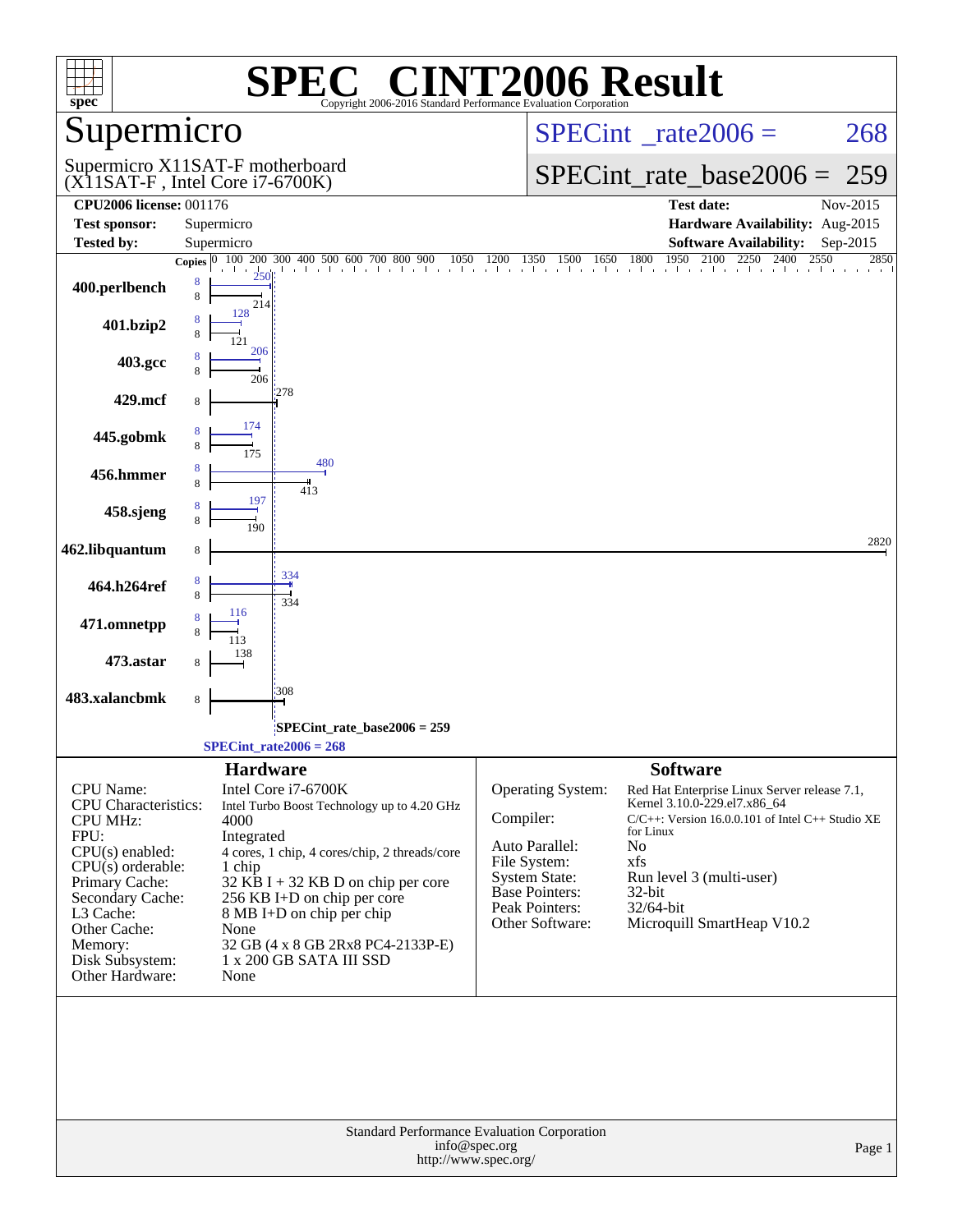

## Supermicro

(X11SAT-F , Intel Core i7-6700K) Supermicro X11SAT-F motherboard SPECint rate $2006 = 268$ 

# [SPECint\\_rate\\_base2006 =](http://www.spec.org/auto/cpu2006/Docs/result-fields.html#SPECintratebase2006) 259

**[CPU2006 license:](http://www.spec.org/auto/cpu2006/Docs/result-fields.html#CPU2006license)** 001176 **[Test date:](http://www.spec.org/auto/cpu2006/Docs/result-fields.html#Testdate)** Nov-2015 **[Test sponsor:](http://www.spec.org/auto/cpu2006/Docs/result-fields.html#Testsponsor)** Supermicro **[Hardware Availability:](http://www.spec.org/auto/cpu2006/Docs/result-fields.html#HardwareAvailability)** Aug-2015 **[Tested by:](http://www.spec.org/auto/cpu2006/Docs/result-fields.html#Testedby)** Supermicro **Supermicro [Software Availability:](http://www.spec.org/auto/cpu2006/Docs/result-fields.html#SoftwareAvailability)** Sep-2015

### **[Results Table](http://www.spec.org/auto/cpu2006/Docs/result-fields.html#ResultsTable)**

|                                                                                                          | <b>Base</b>   |                |            |                |            | <b>Peak</b>    |                  |               |                |              |                |              |                |              |
|----------------------------------------------------------------------------------------------------------|---------------|----------------|------------|----------------|------------|----------------|------------------|---------------|----------------|--------------|----------------|--------------|----------------|--------------|
| <b>Benchmark</b>                                                                                         | <b>Copies</b> | <b>Seconds</b> | Ratio      | <b>Seconds</b> | Ratio      | <b>Seconds</b> | Ratio            | <b>Copies</b> | <b>Seconds</b> | <b>Ratio</b> | <b>Seconds</b> | <b>Ratio</b> | <b>Seconds</b> | <b>Ratio</b> |
| 400.perlbench                                                                                            |               | 366            | 213        | 364            | 214        | 364            | 215              | 8             | 313            | 250          | 310            | 252          | 313            | 250          |
| 401.bzip2                                                                                                |               | 639            | <u>121</u> | 634            | 122        | 645            | <b>120</b>       | 8             | 604            | <u>128</u>   | 603            | 128          | 606            | 127          |
| $403.\mathrm{gcc}$                                                                                       |               | 313            | <b>206</b> | 312            | 206        | 315            | 204              | 8             | 313            | 206          | 313            | 206          | 312            | 206          |
| $429$ .mcf                                                                                               |               | 262            | 278        | 262            | 278        | 264            | 276              | 8             | 262            | 278          | 262            | 278          | 264            | 276          |
| $445$ .gobm $k$                                                                                          | 8             | 479            | <b>175</b> | 479            | 175        | 481            | 174              | 8             | 485            | 173          | 483            | 174          | 483            | <u>174</u>   |
| 456.hmmer                                                                                                |               | 184            | 406        | 181            | 413        | 180            | 415              | 8             | 155            | 480          | 156            | 478          | 156            | 480          |
| $458$ .sjeng                                                                                             |               | 511            | <b>190</b> | 511            | 190        | 510            | 190 <sup>l</sup> | 8             | 493            | 197          | 492            | 197          | 492            | <u> 197</u>  |
| 462.libquantum                                                                                           |               | 58.7           | 2820       | 58.8           | 2820       | 58.8           | 2820             | 8             | 58.7           | 2820         | 58.8           | 2820         | 58.8           | 2820         |
| 464.h264ref                                                                                              |               | 530            | 334        | 531            | 333I       | 526            | 336              | 8             | 530            | 334          | 518            | 341          | 535            | 331          |
| 471.omnetpp                                                                                              |               | 441            | 113        | 442            | <u>113</u> | 442            | <b>113</b>       | 8             | 431            | 116          | 431            | <b>116</b>   | 432            | 116          |
| 473.astar                                                                                                |               | 407            | 138        | 405            | 139        | 406            | <b>138</b>       | 8             | 407            | 138          | 405            | 139          | 406            | <u>138</u>   |
| 483.xalancbmk                                                                                            |               | 179            | 308        | 179            | 308        | 178            | 310l             | 8             | 179            | 308          | 179            | 308          | 178            | 310          |
| Results appear in the order in which they were run. Bold underlined text indicates a median measurement. |               |                |            |                |            |                |                  |               |                |              |                |              |                |              |

#### **[Submit Notes](http://www.spec.org/auto/cpu2006/Docs/result-fields.html#SubmitNotes)**

 The taskset mechanism was used to bind copies to processors. The config file option 'submit' was used to generate taskset commands to bind each copy to a specific processor. For details, please see the config file.

### **[Operating System Notes](http://www.spec.org/auto/cpu2006/Docs/result-fields.html#OperatingSystemNotes)**

Stack size set to unlimited using "ulimit -s unlimited"

#### **[Platform Notes](http://www.spec.org/auto/cpu2006/Docs/result-fields.html#PlatformNotes)**

Standard Performance Evaluation Corporation As tested, the system used a Supermicro CSE-732D4-903B chassis. The chassis is configured with a PWS-903-PQ power supply, 1 SNK-P0046A4 heatsink, as well as 1 FAN-0124L4 chassis fan. Sysinfo program /usr/cpu2006/config/sysinfo.rev6914 \$Rev: 6914 \$ \$Date:: 2014-06-25 #\$ e3fbb8667b5a285932ceab81e28219e1 running on X11SAT-01 Sun Nov 29 03:06:17 2015 This section contains SUT (System Under Test) info as seen by some common utilities. To remove or add to this section, see: <http://www.spec.org/cpu2006/Docs/config.html#sysinfo> From /proc/cpuinfo model name : Intel(R) Core(TM) i7-6700K CPU @ 4.00GHz 1 "physical id"s (chips) 8 "processors" cores, siblings (Caution: counting these is hw and system dependent. The following excerpts from /proc/cpuinfo might not be reliable. Use with Continued on next page

[info@spec.org](mailto:info@spec.org) <http://www.spec.org/>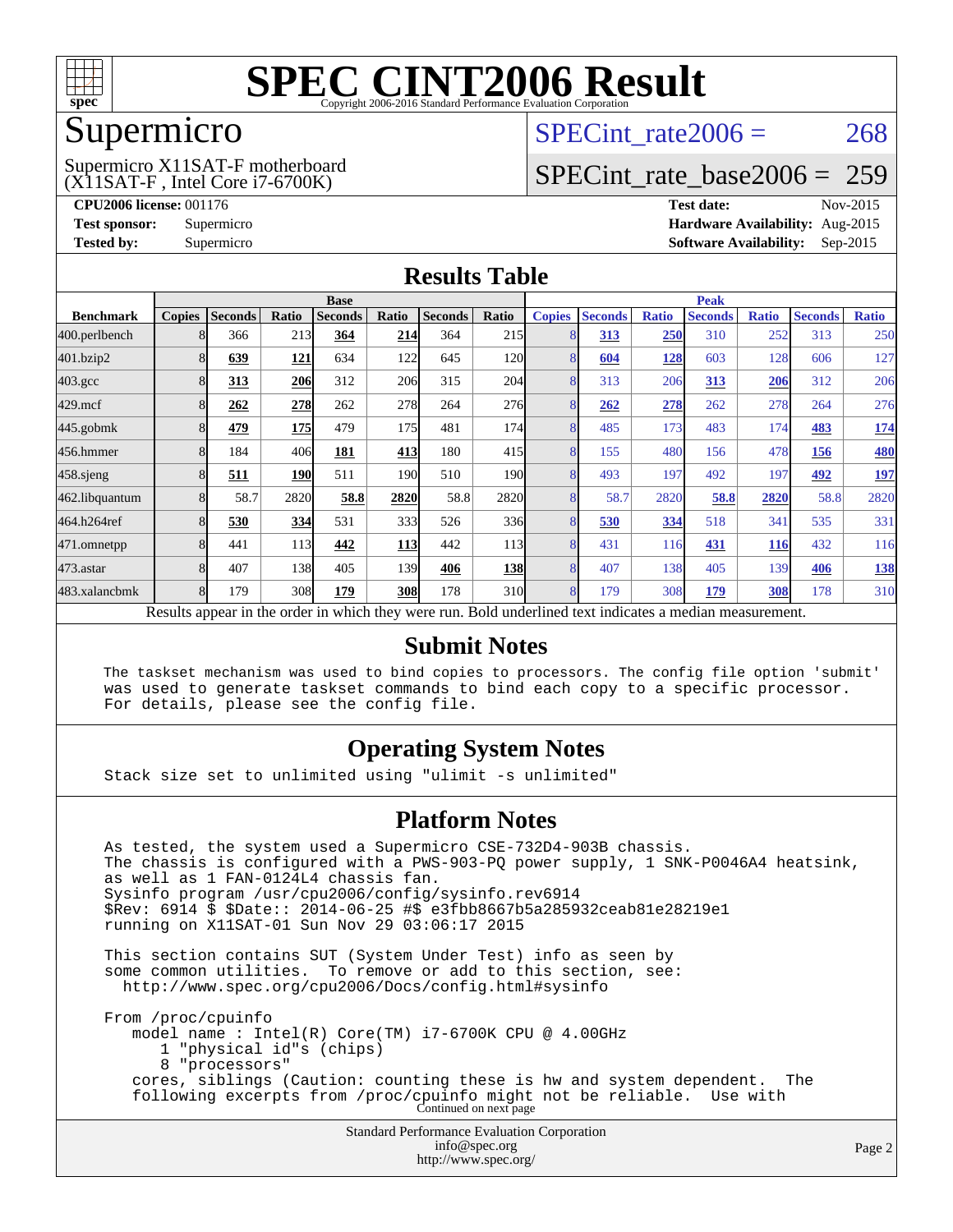

### Supermicro

SPECint rate $2006 = 268$ 

(X11SAT-F , Intel Core i7-6700K) Supermicro X11SAT-F motherboard

[SPECint\\_rate\\_base2006 =](http://www.spec.org/auto/cpu2006/Docs/result-fields.html#SPECintratebase2006) 259

**[CPU2006 license:](http://www.spec.org/auto/cpu2006/Docs/result-fields.html#CPU2006license)** 001176 **[Test date:](http://www.spec.org/auto/cpu2006/Docs/result-fields.html#Testdate)** Nov-2015 **[Test sponsor:](http://www.spec.org/auto/cpu2006/Docs/result-fields.html#Testsponsor)** Supermicro **[Hardware Availability:](http://www.spec.org/auto/cpu2006/Docs/result-fields.html#HardwareAvailability)** Aug-2015 **[Tested by:](http://www.spec.org/auto/cpu2006/Docs/result-fields.html#Testedby)** Supermicro **Supermicro [Software Availability:](http://www.spec.org/auto/cpu2006/Docs/result-fields.html#SoftwareAvailability)** Sep-2015

### **[Platform Notes \(Continued\)](http://www.spec.org/auto/cpu2006/Docs/result-fields.html#PlatformNotes)**

 caution.) cpu cores : 4 siblings : 8 physical 0: cores 0 1 2 3 cache size : 8192 KB From /proc/meminfo MemTotal: 32762936 kB HugePages\_Total: 0<br>Hugepagesize: 2048 kB Hugepagesize: From /etc/\*release\* /etc/\*version\* os-release: NAME="Red Hat Enterprise Linux Server" VERSION="7.1 (Maipo)" ID="rhel" ID\_LIKE="fedora" VERSION\_ID="7.1" PRETTY\_NAME="Red Hat Enterprise Linux Server 7.1 (Maipo)" ANSI\_COLOR="0;31" CPE\_NAME="cpe:/o:redhat:enterprise\_linux:7.1:GA:server" redhat-release: Red Hat Enterprise Linux Server release 7.1 (Maipo) system-release: Red Hat Enterprise Linux Server release 7.1 (Maipo) system-release-cpe: cpe:/o:redhat:enterprise\_linux:7.1:ga:server uname -a: Linux X11SAT-01 3.10.0-229.el7.x86\_64 #1 SMP Thu Jan 29 18:37:38 EST 2015 x86\_64 x86\_64 x86\_64 GNU/Linux run-level 3 Nov 28 23:09 SPEC is set to: /usr/cpu2006 Filesystem Type Size Used Avail Use% Mounted on /dev/sda2 xfs 183G 8.5G 175G 5% / Additional information from dmidecode: Warning: Use caution when you interpret this section. The 'dmidecode' program reads system data which is "intended to allow hardware to be accurately determined", but the intent may not be met, as there are frequent changes to hardware, firmware, and the "DMTF SMBIOS" standard. BIOS American Megatrends Inc. 1.0 11/23/2015 Memory: 4x Micron 18ASF1G72AZ-2G1A1 8 GB 2 rank 2133 MHz (End of data from sysinfo program)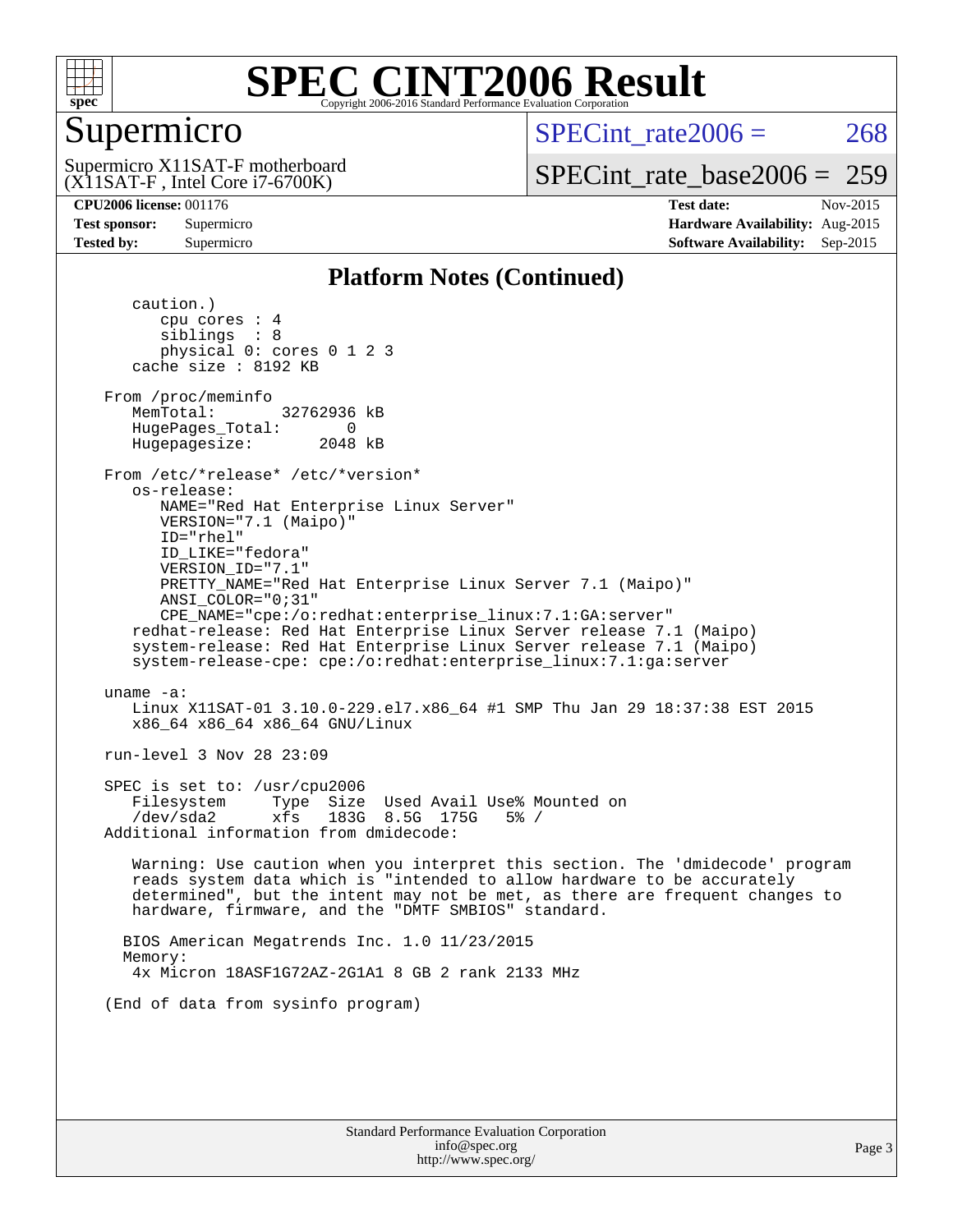

# Supermicro

SPECint rate $2006 = 268$ 

(X11SAT-F , Intel Core i7-6700K) Supermicro X11SAT-F motherboard

[SPECint\\_rate\\_base2006 =](http://www.spec.org/auto/cpu2006/Docs/result-fields.html#SPECintratebase2006) 259

**[CPU2006 license:](http://www.spec.org/auto/cpu2006/Docs/result-fields.html#CPU2006license)** 001176 **[Test date:](http://www.spec.org/auto/cpu2006/Docs/result-fields.html#Testdate)** Nov-2015 **[Test sponsor:](http://www.spec.org/auto/cpu2006/Docs/result-fields.html#Testsponsor)** Supermicro **[Hardware Availability:](http://www.spec.org/auto/cpu2006/Docs/result-fields.html#HardwareAvailability)** Aug-2015 **[Tested by:](http://www.spec.org/auto/cpu2006/Docs/result-fields.html#Testedby)** Supermicro **Supermicro [Software Availability:](http://www.spec.org/auto/cpu2006/Docs/result-fields.html#SoftwareAvailability)** Sep-2015

#### **[General Notes](http://www.spec.org/auto/cpu2006/Docs/result-fields.html#GeneralNotes)**

Environment variables set by runspec before the start of the run: LD LIBRARY PATH = "/usr/cpu2006/libs/32:/usr/cpu2006/libs/64:/usr/cpu2006/sh"

 Binaries compiled on a system with 1x Intel Core i5-4670K CPU + 32GB memory using RedHat EL 7.1 Transparent Huge Pages enabled with: echo always > /sys/kernel/mm/transparent\_hugepage/enabled

# **[Base Compiler Invocation](http://www.spec.org/auto/cpu2006/Docs/result-fields.html#BaseCompilerInvocation)**

[C benchmarks](http://www.spec.org/auto/cpu2006/Docs/result-fields.html#Cbenchmarks):

[icc -m32 -L/opt/intel/compilers\\_and\\_libraries\\_2016/linux/compiler/lib/ia32\\_lin](http://www.spec.org/cpu2006/results/res2016q1/cpu2006-20160107-38619.flags.html#user_CCbase_intel_icc_e10256ba5924b668798078a321b0cb3f)

#### [C++ benchmarks:](http://www.spec.org/auto/cpu2006/Docs/result-fields.html#CXXbenchmarks)

[icpc -m32 -L/opt/intel/compilers\\_and\\_libraries\\_2016/linux/compiler/lib/ia32\\_lin](http://www.spec.org/cpu2006/results/res2016q1/cpu2006-20160107-38619.flags.html#user_CXXbase_intel_icpc_b4f50a394bdb4597aa5879c16bc3f5c5)

# **[Base Portability Flags](http://www.spec.org/auto/cpu2006/Docs/result-fields.html#BasePortabilityFlags)**

 400.perlbench: [-D\\_FILE\\_OFFSET\\_BITS=64](http://www.spec.org/cpu2006/results/res2016q1/cpu2006-20160107-38619.flags.html#user_basePORTABILITY400_perlbench_file_offset_bits_64_438cf9856305ebd76870a2c6dc2689ab) [-DSPEC\\_CPU\\_LINUX\\_IA32](http://www.spec.org/cpu2006/results/res2016q1/cpu2006-20160107-38619.flags.html#b400.perlbench_baseCPORTABILITY_DSPEC_CPU_LINUX_IA32)  $401.bzip2: -D$ FILE\_OFFSET\_BITS=64 403.gcc: [-D\\_FILE\\_OFFSET\\_BITS=64](http://www.spec.org/cpu2006/results/res2016q1/cpu2006-20160107-38619.flags.html#user_basePORTABILITY403_gcc_file_offset_bits_64_438cf9856305ebd76870a2c6dc2689ab) 429.mcf: [-D\\_FILE\\_OFFSET\\_BITS=64](http://www.spec.org/cpu2006/results/res2016q1/cpu2006-20160107-38619.flags.html#user_basePORTABILITY429_mcf_file_offset_bits_64_438cf9856305ebd76870a2c6dc2689ab) 445.gobmk: [-D\\_FILE\\_OFFSET\\_BITS=64](http://www.spec.org/cpu2006/results/res2016q1/cpu2006-20160107-38619.flags.html#user_basePORTABILITY445_gobmk_file_offset_bits_64_438cf9856305ebd76870a2c6dc2689ab) 456.hmmer: [-D\\_FILE\\_OFFSET\\_BITS=64](http://www.spec.org/cpu2006/results/res2016q1/cpu2006-20160107-38619.flags.html#user_basePORTABILITY456_hmmer_file_offset_bits_64_438cf9856305ebd76870a2c6dc2689ab) 458.sjeng: [-D\\_FILE\\_OFFSET\\_BITS=64](http://www.spec.org/cpu2006/results/res2016q1/cpu2006-20160107-38619.flags.html#user_basePORTABILITY458_sjeng_file_offset_bits_64_438cf9856305ebd76870a2c6dc2689ab) 462.libquantum: [-D\\_FILE\\_OFFSET\\_BITS=64](http://www.spec.org/cpu2006/results/res2016q1/cpu2006-20160107-38619.flags.html#user_basePORTABILITY462_libquantum_file_offset_bits_64_438cf9856305ebd76870a2c6dc2689ab) [-DSPEC\\_CPU\\_LINUX](http://www.spec.org/cpu2006/results/res2016q1/cpu2006-20160107-38619.flags.html#b462.libquantum_baseCPORTABILITY_DSPEC_CPU_LINUX) 464.h264ref: [-D\\_FILE\\_OFFSET\\_BITS=64](http://www.spec.org/cpu2006/results/res2016q1/cpu2006-20160107-38619.flags.html#user_basePORTABILITY464_h264ref_file_offset_bits_64_438cf9856305ebd76870a2c6dc2689ab) 471.omnetpp: [-D\\_FILE\\_OFFSET\\_BITS=64](http://www.spec.org/cpu2006/results/res2016q1/cpu2006-20160107-38619.flags.html#user_basePORTABILITY471_omnetpp_file_offset_bits_64_438cf9856305ebd76870a2c6dc2689ab) 473.astar: [-D\\_FILE\\_OFFSET\\_BITS=64](http://www.spec.org/cpu2006/results/res2016q1/cpu2006-20160107-38619.flags.html#user_basePORTABILITY473_astar_file_offset_bits_64_438cf9856305ebd76870a2c6dc2689ab) 483.xalancbmk: [-D\\_FILE\\_OFFSET\\_BITS=64](http://www.spec.org/cpu2006/results/res2016q1/cpu2006-20160107-38619.flags.html#user_basePORTABILITY483_xalancbmk_file_offset_bits_64_438cf9856305ebd76870a2c6dc2689ab) [-DSPEC\\_CPU\\_LINUX](http://www.spec.org/cpu2006/results/res2016q1/cpu2006-20160107-38619.flags.html#b483.xalancbmk_baseCXXPORTABILITY_DSPEC_CPU_LINUX)

# **[Base Optimization Flags](http://www.spec.org/auto/cpu2006/Docs/result-fields.html#BaseOptimizationFlags)**

[C benchmarks](http://www.spec.org/auto/cpu2006/Docs/result-fields.html#Cbenchmarks):

[-xCORE-AVX2](http://www.spec.org/cpu2006/results/res2016q1/cpu2006-20160107-38619.flags.html#user_CCbase_f-xAVX2_5f5fc0cbe2c9f62c816d3e45806c70d7) [-ipo](http://www.spec.org/cpu2006/results/res2016q1/cpu2006-20160107-38619.flags.html#user_CCbase_f-ipo) [-O3](http://www.spec.org/cpu2006/results/res2016q1/cpu2006-20160107-38619.flags.html#user_CCbase_f-O3) [-no-prec-div](http://www.spec.org/cpu2006/results/res2016q1/cpu2006-20160107-38619.flags.html#user_CCbase_f-no-prec-div) [-opt-prefetch](http://www.spec.org/cpu2006/results/res2016q1/cpu2006-20160107-38619.flags.html#user_CCbase_f-opt-prefetch)

[C++ benchmarks:](http://www.spec.org/auto/cpu2006/Docs/result-fields.html#CXXbenchmarks)

[-xCORE-AVX2](http://www.spec.org/cpu2006/results/res2016q1/cpu2006-20160107-38619.flags.html#user_CXXbase_f-xAVX2_5f5fc0cbe2c9f62c816d3e45806c70d7) [-ipo](http://www.spec.org/cpu2006/results/res2016q1/cpu2006-20160107-38619.flags.html#user_CXXbase_f-ipo) [-O3](http://www.spec.org/cpu2006/results/res2016q1/cpu2006-20160107-38619.flags.html#user_CXXbase_f-O3) [-no-prec-div](http://www.spec.org/cpu2006/results/res2016q1/cpu2006-20160107-38619.flags.html#user_CXXbase_f-no-prec-div) [-opt-prefetch](http://www.spec.org/cpu2006/results/res2016q1/cpu2006-20160107-38619.flags.html#user_CXXbase_f-opt-prefetch) [-Wl,-z,muldefs](http://www.spec.org/cpu2006/results/res2016q1/cpu2006-20160107-38619.flags.html#user_CXXbase_link_force_multiple1_74079c344b956b9658436fd1b6dd3a8a) [-L/sh -lsmartheap](http://www.spec.org/cpu2006/results/res2016q1/cpu2006-20160107-38619.flags.html#user_CXXbase_SmartHeap_32f6c82aa1ed9c52345d30cf6e4a0499)

### **[Base Other Flags](http://www.spec.org/auto/cpu2006/Docs/result-fields.html#BaseOtherFlags)**

[C benchmarks](http://www.spec.org/auto/cpu2006/Docs/result-fields.html#Cbenchmarks):

Continued on next page

Standard Performance Evaluation Corporation [info@spec.org](mailto:info@spec.org) <http://www.spec.org/>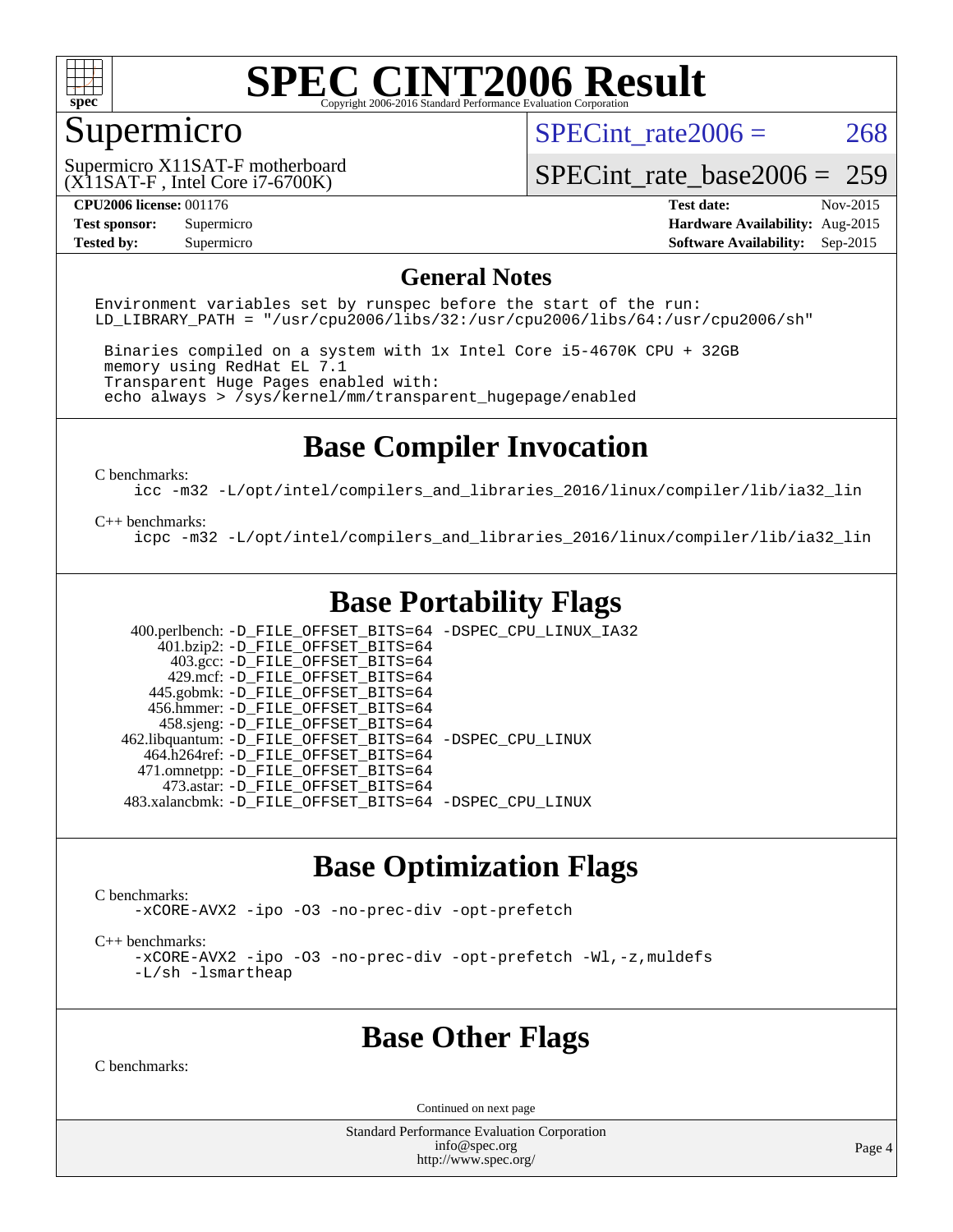

### Supermicro

SPECint rate $2006 = 268$ 

(X11SAT-F , Intel Core i7-6700K) Supermicro X11SAT-F motherboard

[SPECint\\_rate\\_base2006 =](http://www.spec.org/auto/cpu2006/Docs/result-fields.html#SPECintratebase2006) 259

**[CPU2006 license:](http://www.spec.org/auto/cpu2006/Docs/result-fields.html#CPU2006license)** 001176 **[Test date:](http://www.spec.org/auto/cpu2006/Docs/result-fields.html#Testdate)** Nov-2015 **[Test sponsor:](http://www.spec.org/auto/cpu2006/Docs/result-fields.html#Testsponsor)** Supermicro **[Hardware Availability:](http://www.spec.org/auto/cpu2006/Docs/result-fields.html#HardwareAvailability)** Aug-2015 **[Tested by:](http://www.spec.org/auto/cpu2006/Docs/result-fields.html#Testedby)** Supermicro **Supermicro [Software Availability:](http://www.spec.org/auto/cpu2006/Docs/result-fields.html#SoftwareAvailability)** Sep-2015

# **[Base Other Flags \(Continued\)](http://www.spec.org/auto/cpu2006/Docs/result-fields.html#BaseOtherFlags)**

403.gcc: [-Dalloca=\\_alloca](http://www.spec.org/cpu2006/results/res2016q1/cpu2006-20160107-38619.flags.html#b403.gcc_baseEXTRA_CFLAGS_Dalloca_be3056838c12de2578596ca5467af7f3)

# **[Peak Compiler Invocation](http://www.spec.org/auto/cpu2006/Docs/result-fields.html#PeakCompilerInvocation)**

[C benchmarks \(except as noted below\)](http://www.spec.org/auto/cpu2006/Docs/result-fields.html#Cbenchmarksexceptasnotedbelow):

[icc -m32 -L/opt/intel/compilers\\_and\\_libraries\\_2016/linux/compiler/lib/ia32\\_lin](http://www.spec.org/cpu2006/results/res2016q1/cpu2006-20160107-38619.flags.html#user_CCpeak_intel_icc_e10256ba5924b668798078a321b0cb3f)

400.perlbench: [icc -m64](http://www.spec.org/cpu2006/results/res2016q1/cpu2006-20160107-38619.flags.html#user_peakCCLD400_perlbench_intel_icc_64bit_bda6cc9af1fdbb0edc3795bac97ada53)

401.bzip2: [icc -m64](http://www.spec.org/cpu2006/results/res2016q1/cpu2006-20160107-38619.flags.html#user_peakCCLD401_bzip2_intel_icc_64bit_bda6cc9af1fdbb0edc3795bac97ada53)

456.hmmer: [icc -m64](http://www.spec.org/cpu2006/results/res2016q1/cpu2006-20160107-38619.flags.html#user_peakCCLD456_hmmer_intel_icc_64bit_bda6cc9af1fdbb0edc3795bac97ada53)

458.sjeng: [icc -m64](http://www.spec.org/cpu2006/results/res2016q1/cpu2006-20160107-38619.flags.html#user_peakCCLD458_sjeng_intel_icc_64bit_bda6cc9af1fdbb0edc3795bac97ada53)

#### [C++ benchmarks:](http://www.spec.org/auto/cpu2006/Docs/result-fields.html#CXXbenchmarks)

[icpc -m32 -L/opt/intel/compilers\\_and\\_libraries\\_2016/linux/compiler/lib/ia32\\_lin](http://www.spec.org/cpu2006/results/res2016q1/cpu2006-20160107-38619.flags.html#user_CXXpeak_intel_icpc_b4f50a394bdb4597aa5879c16bc3f5c5)

# **[Peak Portability Flags](http://www.spec.org/auto/cpu2006/Docs/result-fields.html#PeakPortabilityFlags)**

 400.perlbench: [-D\\_FILE\\_OFFSET\\_BITS=64](http://www.spec.org/cpu2006/results/res2016q1/cpu2006-20160107-38619.flags.html#user_peakPORTABILITY400_perlbench_file_offset_bits_64_438cf9856305ebd76870a2c6dc2689ab) [-DSPEC\\_CPU\\_LP64](http://www.spec.org/cpu2006/results/res2016q1/cpu2006-20160107-38619.flags.html#b400.perlbench_peakCPORTABILITY_DSPEC_CPU_LP64) [-DSPEC\\_CPU\\_LINUX\\_X64](http://www.spec.org/cpu2006/results/res2016q1/cpu2006-20160107-38619.flags.html#b400.perlbench_peakCPORTABILITY_DSPEC_CPU_LINUX_X64) 401.bzip2: [-D\\_FILE\\_OFFSET\\_BITS=64](http://www.spec.org/cpu2006/results/res2016q1/cpu2006-20160107-38619.flags.html#user_peakPORTABILITY401_bzip2_file_offset_bits_64_438cf9856305ebd76870a2c6dc2689ab) [-DSPEC\\_CPU\\_LP64](http://www.spec.org/cpu2006/results/res2016q1/cpu2006-20160107-38619.flags.html#suite_peakCPORTABILITY401_bzip2_DSPEC_CPU_LP64) 403.gcc: [-D\\_FILE\\_OFFSET\\_BITS=64](http://www.spec.org/cpu2006/results/res2016q1/cpu2006-20160107-38619.flags.html#user_peakPORTABILITY403_gcc_file_offset_bits_64_438cf9856305ebd76870a2c6dc2689ab) 429.mcf: [-D\\_FILE\\_OFFSET\\_BITS=64](http://www.spec.org/cpu2006/results/res2016q1/cpu2006-20160107-38619.flags.html#user_peakPORTABILITY429_mcf_file_offset_bits_64_438cf9856305ebd76870a2c6dc2689ab) 445.gobmk: [-D\\_FILE\\_OFFSET\\_BITS=64](http://www.spec.org/cpu2006/results/res2016q1/cpu2006-20160107-38619.flags.html#user_peakPORTABILITY445_gobmk_file_offset_bits_64_438cf9856305ebd76870a2c6dc2689ab) 456.hmmer: [-D\\_FILE\\_OFFSET\\_BITS=64](http://www.spec.org/cpu2006/results/res2016q1/cpu2006-20160107-38619.flags.html#user_peakPORTABILITY456_hmmer_file_offset_bits_64_438cf9856305ebd76870a2c6dc2689ab) [-DSPEC\\_CPU\\_LP64](http://www.spec.org/cpu2006/results/res2016q1/cpu2006-20160107-38619.flags.html#suite_peakCPORTABILITY456_hmmer_DSPEC_CPU_LP64) 458.sjeng: [-D\\_FILE\\_OFFSET\\_BITS=64](http://www.spec.org/cpu2006/results/res2016q1/cpu2006-20160107-38619.flags.html#user_peakPORTABILITY458_sjeng_file_offset_bits_64_438cf9856305ebd76870a2c6dc2689ab) [-DSPEC\\_CPU\\_LP64](http://www.spec.org/cpu2006/results/res2016q1/cpu2006-20160107-38619.flags.html#suite_peakCPORTABILITY458_sjeng_DSPEC_CPU_LP64) 462.libquantum: [-D\\_FILE\\_OFFSET\\_BITS=64](http://www.spec.org/cpu2006/results/res2016q1/cpu2006-20160107-38619.flags.html#user_peakPORTABILITY462_libquantum_file_offset_bits_64_438cf9856305ebd76870a2c6dc2689ab) [-DSPEC\\_CPU\\_LINUX](http://www.spec.org/cpu2006/results/res2016q1/cpu2006-20160107-38619.flags.html#b462.libquantum_peakCPORTABILITY_DSPEC_CPU_LINUX) 464.h264ref: [-D\\_FILE\\_OFFSET\\_BITS=64](http://www.spec.org/cpu2006/results/res2016q1/cpu2006-20160107-38619.flags.html#user_peakPORTABILITY464_h264ref_file_offset_bits_64_438cf9856305ebd76870a2c6dc2689ab) 471.omnetpp: [-D\\_FILE\\_OFFSET\\_BITS=64](http://www.spec.org/cpu2006/results/res2016q1/cpu2006-20160107-38619.flags.html#user_peakPORTABILITY471_omnetpp_file_offset_bits_64_438cf9856305ebd76870a2c6dc2689ab) 473.astar: [-D\\_FILE\\_OFFSET\\_BITS=64](http://www.spec.org/cpu2006/results/res2016q1/cpu2006-20160107-38619.flags.html#user_peakPORTABILITY473_astar_file_offset_bits_64_438cf9856305ebd76870a2c6dc2689ab) 483.xalancbmk: [-D\\_FILE\\_OFFSET\\_BITS=64](http://www.spec.org/cpu2006/results/res2016q1/cpu2006-20160107-38619.flags.html#user_peakPORTABILITY483_xalancbmk_file_offset_bits_64_438cf9856305ebd76870a2c6dc2689ab) [-DSPEC\\_CPU\\_LINUX](http://www.spec.org/cpu2006/results/res2016q1/cpu2006-20160107-38619.flags.html#b483.xalancbmk_peakCXXPORTABILITY_DSPEC_CPU_LINUX)

### **[Peak Optimization Flags](http://www.spec.org/auto/cpu2006/Docs/result-fields.html#PeakOptimizationFlags)**

[C benchmarks](http://www.spec.org/auto/cpu2006/Docs/result-fields.html#Cbenchmarks):

 400.perlbench: [-xCORE-AVX2](http://www.spec.org/cpu2006/results/res2016q1/cpu2006-20160107-38619.flags.html#user_peakPASS2_CFLAGSPASS2_LDCFLAGS400_perlbench_f-xAVX2_5f5fc0cbe2c9f62c816d3e45806c70d7)(pass 2) [-prof-gen:threadsafe](http://www.spec.org/cpu2006/results/res2016q1/cpu2006-20160107-38619.flags.html#user_peakPASS1_CFLAGSPASS1_LDCFLAGS400_perlbench_prof_gen_21a26eb79f378b550acd7bec9fe4467a)(pass 1)  $-i\text{po}(pass 2) -\tilde{O}3(pass 2)$  [-no-prec-div](http://www.spec.org/cpu2006/results/res2016q1/cpu2006-20160107-38619.flags.html#user_peakPASS2_CFLAGSPASS2_LDCFLAGS400_perlbench_f-no-prec-div)(pass 2) [-par-num-threads=1](http://www.spec.org/cpu2006/results/res2016q1/cpu2006-20160107-38619.flags.html#user_peakPASS1_CFLAGSPASS1_LDCFLAGS400_perlbench_par_num_threads_786a6ff141b4e9e90432e998842df6c2)(pass 1) [-prof-use](http://www.spec.org/cpu2006/results/res2016q1/cpu2006-20160107-38619.flags.html#user_peakPASS2_CFLAGSPASS2_LDCFLAGS400_perlbench_prof_use_bccf7792157ff70d64e32fe3e1250b55)(pass 2) [-auto-ilp32](http://www.spec.org/cpu2006/results/res2016q1/cpu2006-20160107-38619.flags.html#user_peakCOPTIMIZE400_perlbench_f-auto-ilp32)

 401.bzip2: [-xCORE-AVX2](http://www.spec.org/cpu2006/results/res2016q1/cpu2006-20160107-38619.flags.html#user_peakPASS2_CFLAGSPASS2_LDCFLAGS401_bzip2_f-xAVX2_5f5fc0cbe2c9f62c816d3e45806c70d7)(pass 2) [-prof-gen:threadsafe](http://www.spec.org/cpu2006/results/res2016q1/cpu2006-20160107-38619.flags.html#user_peakPASS1_CFLAGSPASS1_LDCFLAGS401_bzip2_prof_gen_21a26eb79f378b550acd7bec9fe4467a)(pass 1)  $-i\text{po}(pass 2) -\overline{O}3(pass 2)$  [-no-prec-div](http://www.spec.org/cpu2006/results/res2016q1/cpu2006-20160107-38619.flags.html#user_peakPASS2_CFLAGSPASS2_LDCFLAGS401_bzip2_f-no-prec-div)(pass 2) [-par-num-threads=1](http://www.spec.org/cpu2006/results/res2016q1/cpu2006-20160107-38619.flags.html#user_peakPASS1_CFLAGSPASS1_LDCFLAGS401_bzip2_par_num_threads_786a6ff141b4e9e90432e998842df6c2)(pass 1) [-prof-use](http://www.spec.org/cpu2006/results/res2016q1/cpu2006-20160107-38619.flags.html#user_peakPASS2_CFLAGSPASS2_LDCFLAGS401_bzip2_prof_use_bccf7792157ff70d64e32fe3e1250b55)(pass 2) [-opt-prefetch](http://www.spec.org/cpu2006/results/res2016q1/cpu2006-20160107-38619.flags.html#user_peakCOPTIMIZE401_bzip2_f-opt-prefetch) [-auto-ilp32](http://www.spec.org/cpu2006/results/res2016q1/cpu2006-20160107-38619.flags.html#user_peakCOPTIMIZE401_bzip2_f-auto-ilp32) [-ansi-alias](http://www.spec.org/cpu2006/results/res2016q1/cpu2006-20160107-38619.flags.html#user_peakCOPTIMIZE401_bzip2_f-ansi-alias)

Continued on next page

Standard Performance Evaluation Corporation [info@spec.org](mailto:info@spec.org) <http://www.spec.org/>

Page 5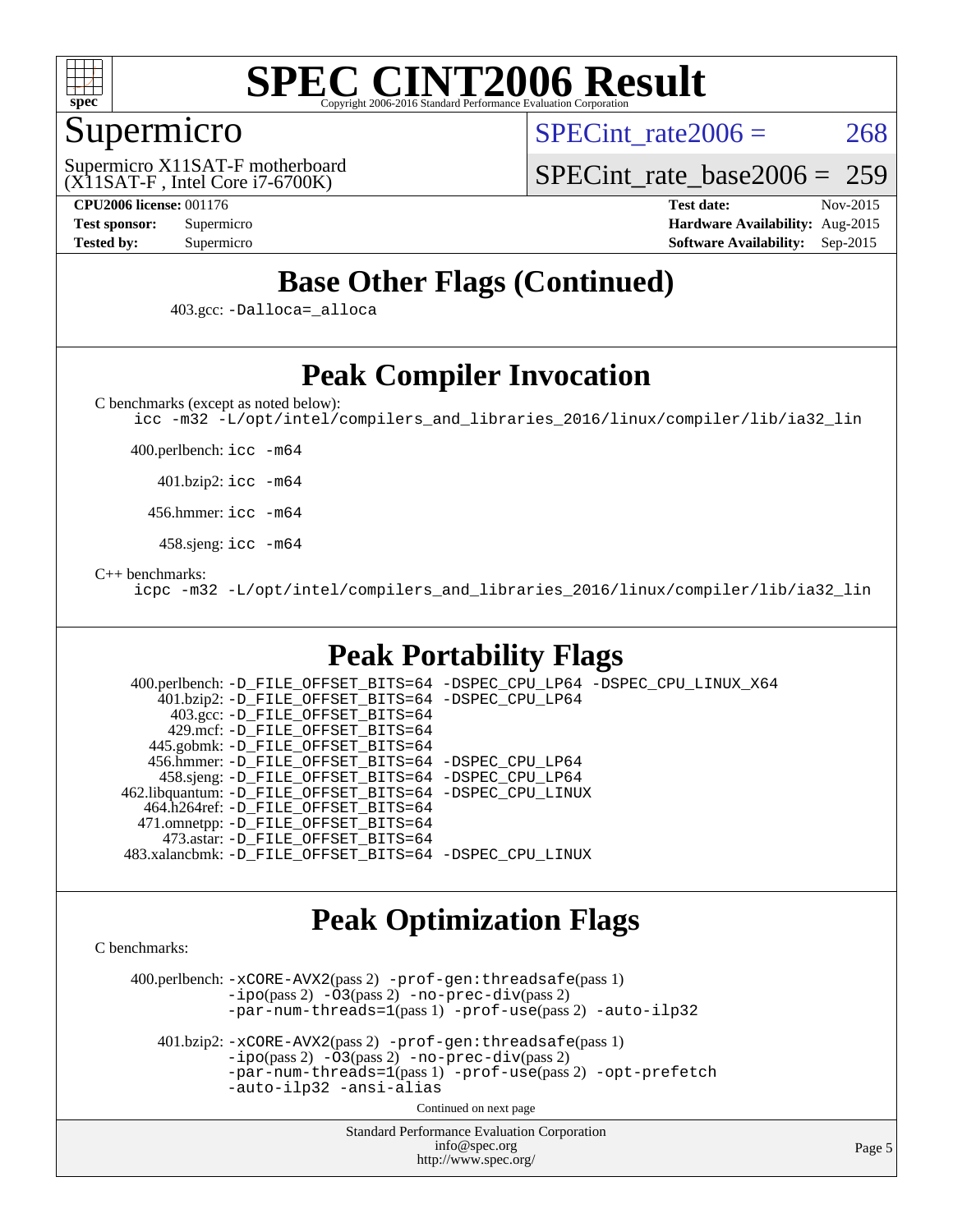

## Supermicro

SPECint rate $2006 = 268$ 

(X11SAT-F , Intel Core i7-6700K) Supermicro X11SAT-F motherboard [SPECint\\_rate\\_base2006 =](http://www.spec.org/auto/cpu2006/Docs/result-fields.html#SPECintratebase2006) 259

**[CPU2006 license:](http://www.spec.org/auto/cpu2006/Docs/result-fields.html#CPU2006license)** 001176 **[Test date:](http://www.spec.org/auto/cpu2006/Docs/result-fields.html#Testdate)** Nov-2015 **[Test sponsor:](http://www.spec.org/auto/cpu2006/Docs/result-fields.html#Testsponsor)** Supermicro **[Hardware Availability:](http://www.spec.org/auto/cpu2006/Docs/result-fields.html#HardwareAvailability)** Aug-2015 **[Tested by:](http://www.spec.org/auto/cpu2006/Docs/result-fields.html#Testedby)** Supermicro **[Software Availability:](http://www.spec.org/auto/cpu2006/Docs/result-fields.html#SoftwareAvailability)** Sep-2015

# **[Peak Optimization Flags \(Continued\)](http://www.spec.org/auto/cpu2006/Docs/result-fields.html#PeakOptimizationFlags)**

```
 403.gcc: -xCORE-AVX2 -ipo -O3 -no-prec-div
         429.mcf: basepeak = yes
       445.gobmk: -xCORE-AVX2(pass 2) -prof-gen:threadsafe(pass 1)
                -prof-use(pass 2) -par-num-threads=1(pass 1) -ansi-alias
       456.hmmer: -xCORE-AVX2 -ipo -O3 -no-prec-div -unroll2 -auto-ilp32
         458.sjeng: -xCORE-AVX2(pass 2) -prof-gen:threadsafe(pass 1)
                -i\text{po}(pass 2) -\overline{O}3(pass 2)-no-prec-div(pass 2)
                -par-num-threads=1(pass 1) -prof-use(pass 2) -unroll4
                -auto-ilp32
   462.libquantum: basepeak = yes
      464.h264ref: -xCORE-AVX2(pass 2) -prof-gen:threadsafe(pass 1)
                -ipo(pass 2) -O3(pass 2) -no-prec-div(pass 2)
                -par-num-threads=1(pass 1) -prof-use(pass 2) -unroll2
                -ansi-alias
C++ benchmarks: 
      471.omnetpp: -xCORE-AVX2(pass 2) -prof-gen:threadsafe(pass 1)
                -ipo(pass 2) -O3(pass 2) -no-prec-div(pass 2)
                -par-num-threads=1(pass 1) -prof-use(pass 2) -ansi-alias
                -opt-ra-region-strategy=block -Wl,-z,muldefs
                -L/sh -lsmartheap
        473.astar: basepeak = yes
   483.xalanchmk: basepeak = yesPeak Other Flags
C benchmarks: 
          403.gcc: -Dalloca=_alloca
```
The flags files that were used to format this result can be browsed at <http://www.spec.org/cpu2006/flags/Intel-ic16.0-official-linux64.html> <http://www.spec.org/cpu2006/flags/Supermicro-Platform-Settings-V1.2-revH.html>

You can also download the XML flags sources by saving the following links:

<http://www.spec.org/cpu2006/flags/Intel-ic16.0-official-linux64.xml>

<http://www.spec.org/cpu2006/flags/Supermicro-Platform-Settings-V1.2-revH.xml>

Standard Performance Evaluation Corporation [info@spec.org](mailto:info@spec.org) <http://www.spec.org/>